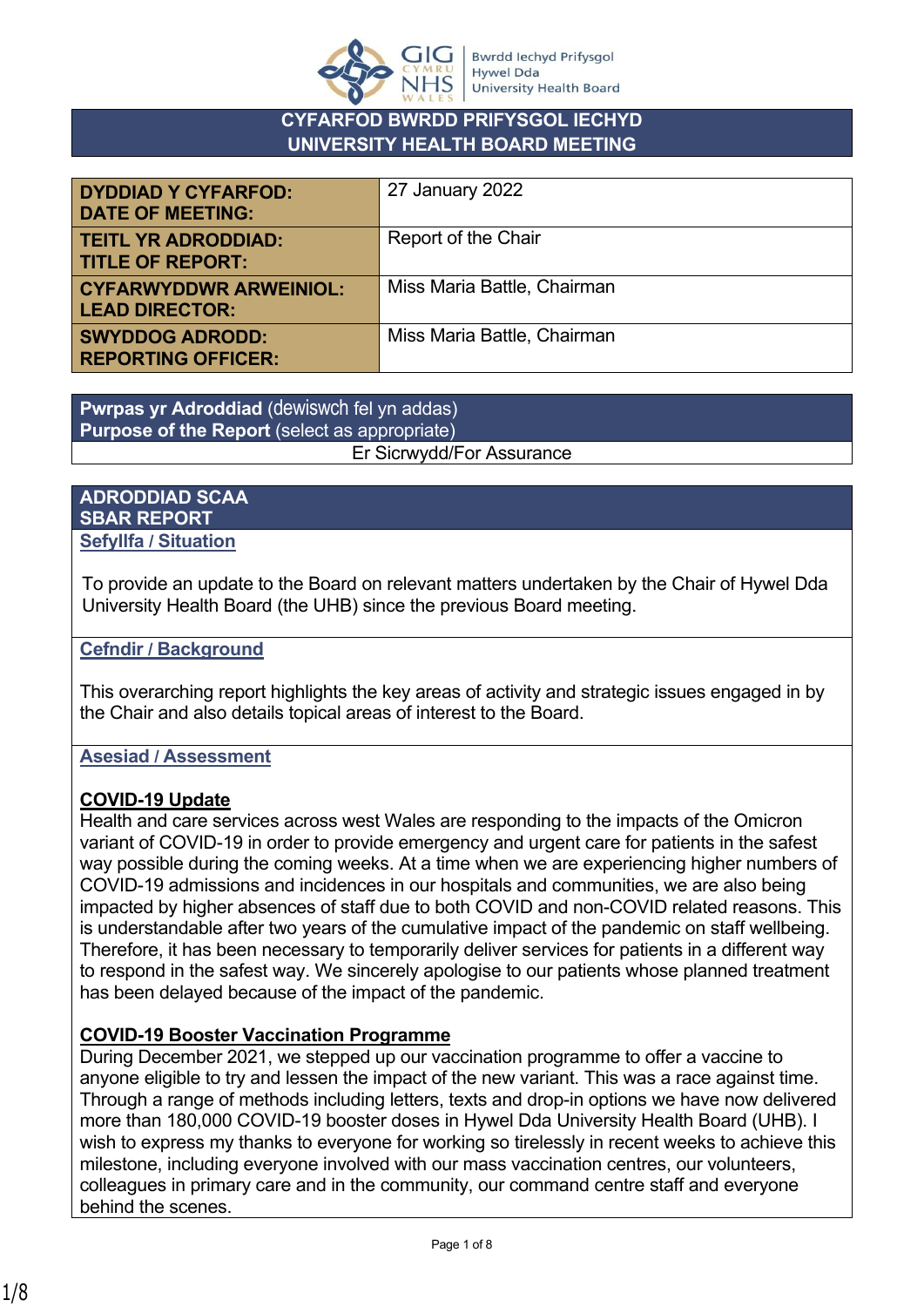# **Children and Young People – Share Your Views on Health Experiences**

Children, young people and families are being asked to share their experiences of health care from Hywel Dda UHB in Carmarthenshire, Ceredigion and Pembrokeshire. Families and carers are being encouraged to complete age-appropriate questionnaires while a child or young person stays in hospital or when using a service such as an Emergency Department, Paediatric Ambulatory Care Unit (day assessment/care for children), outpatients appointments or other services. We are particularly keen at this time to gather the views of people living in Pembrokeshire, south Ceredigion and Carmarthenshire. This information will then be used to shape the design and provision of children's care in the future. It is important that we capture the lived experiences of our care from children, young people, parents or carers, as well as outcomes, quality and safety and workforce considerations. Ongoing feedback can also help us with continuous improvement, so we would really encourage anyone who has used our services to let us know about their experience.

### **Ministerial Visit**

I welcomed the Minister of Health and Social Services, Eluned Morgan, to the Y Gamfa Wen Mass Vaccination Centre (MVC) in Carmarthen. She met and listened to the experience of volunteers and staff, thanking them for all their hard work in and spent time in the centre. The Minister then met with the Chief Executive and I to discuss in detail the challenges we face and the progress being made by the Health Board.

### **Board Seminar 9th December 2021**

## **Cultural Change Progression in Hywel Dda**

Members received a presentation on the work currently being undertaken and the ambition for the Health Board in terms of cultural change, which align to the Health Board's planning objectives. Members welcomed the key focus of work being undertaken by the OD team to understand why staff chose to leave Hywel Dda, with the aim to improve retention and turnover for nurses. Members were pleased to see the connections being made between disparate workstreams within the Health Board, acknowledging the need for the Board to monitor its six strategic objectives, which the planning objectives will contribute towards. The culture will change through a combination of initiatives such as value-based healthcare, recognising that it is everyone's business to think differently about the way in which we provide services. Members acknowledged that this is a better, stronger, and more sustainable approach over time than trying to instruct staff to change their practice.

## **Operational/Tactical Level Update**

Members received a verbal update on the work of the Operational and Tactical levels of the Health Board, noting the real concerns regarding the highly transmissible Omicron variant of COVID-19, which will have a significant impact on our workforce due to a high level of community incidences. There is a need to re-visit the previous nursing staff and escalation matrix, given the high levels of sickness absence currently being experienced, with the highest so far during the pandemic recorded the previous week of around 10.2%. Members were advised that a number of options are being considered in order to reduce pressures on acute sites, including discussions with Local Authority partners across the three counties to utilise independent sector care home void beds; and discussions with Swansea Bay University Health Board to consider a regional approach to opening a surge field hospital across the two organisations to support both Health Boards.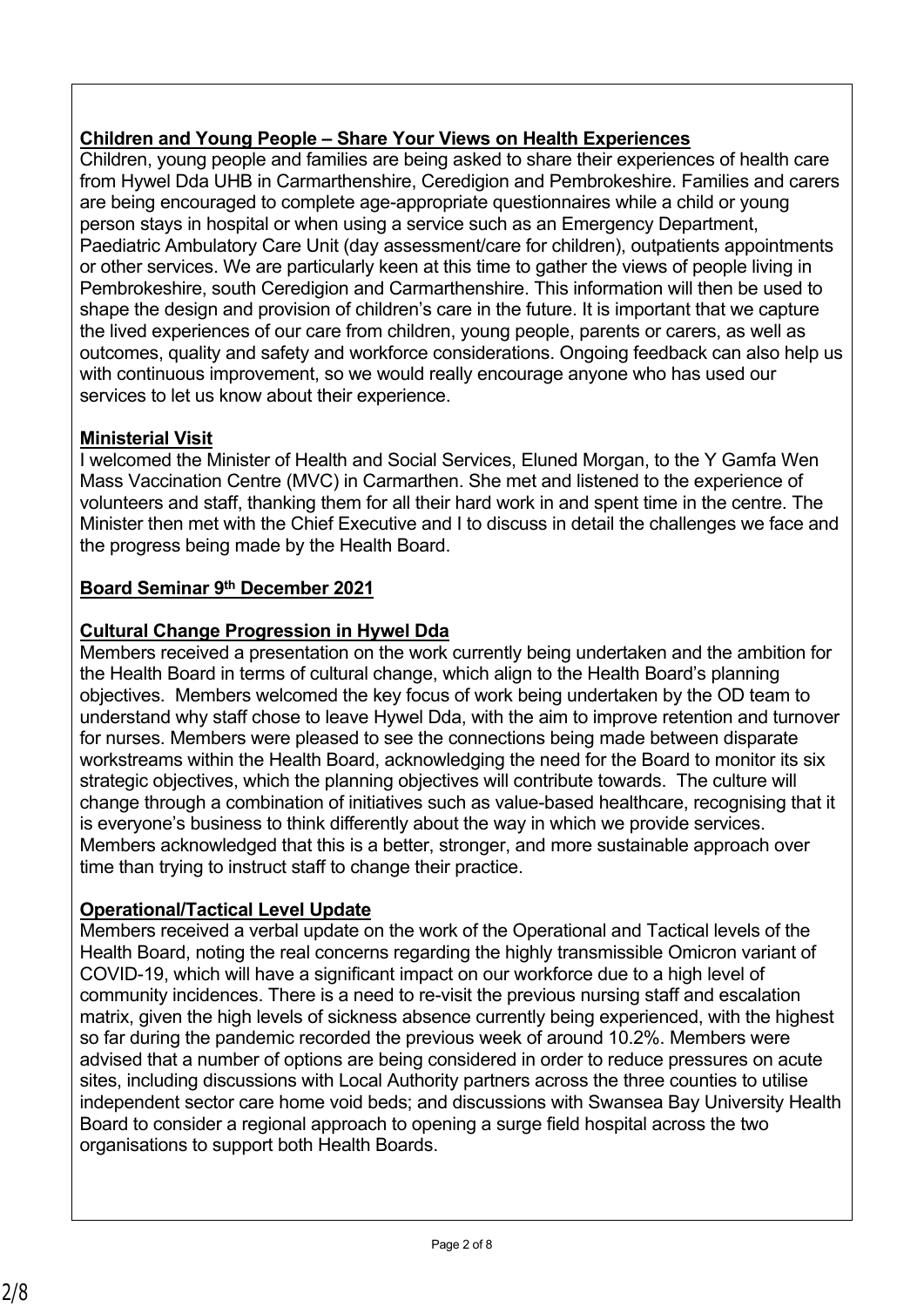## **Integrated Medium Term Plan (IMTP)**

Members received a presentation on progress towards producing an IMTP, which will focus on how the Health Board is progressing against each of its 6 strategic objectives and the planning objectives that sit underneath these. The latter part of the document will focus on how these objectives will be achieved and the governance to support this. Members were advised that the final version will be less than 50 pages, in response to Welsh Governments (WG) feedback that the IMTP should be more succinct and address WG's questions more directly; however, it will be supplemented with a technical document. Members received a position statement in terms of the road map to financial recovery, which is being assisted by Lightfoot, particularly in relation to the rest of Wales and to pinpoint the issues involved with a reasonable amount of accuracy. Given the demand on both COVID-19 and non-COVID-19 variables over the next few years, Members acknowledged that in the short/medium term plan, there is a need to be flexible. This should produce a sophisticated plan, based on the reality of data, which will be tested by our committees to provide assurance regarding delivery.

#### **A Healthier Mid and West Wales (AHMWW) Programme Business Case (PBC) Programme Group Update**

Members received a presentation on the AHMWW PBC, observing that the PBC is based on a 5-case module demonstrating the required structure. Members were provided with a full and detailed update on the proposed services for the new hospital, a number of the risks involved and the repurposing of existing sites. Members welcomed the clarity being demonstrated on the progress of this PBC, including the financial alignment and the mapping of future workforce, recognising that these will all need to be addressed and consulted upon. Members praised the team for a clear, informative presentation and commented on the exciting opportunity this will offer, noting that the PBC will be finalised and presented to the January 2022 Board for approval, prior to submission to WG.

#### **Key Meetings**

I have attended the following meetings, however in light of COVID-19, most of these have been held via MS Teams: The meetings with all political parties, local authority leaders and the CHC have been moved to weekly in the light of the pressures of the new variant across health and social care.

- Weekly IMs update
- NHS Confederation NHS Reset Chairs and Vice Chairs Group
- Council Leaders weekly meeting
- CHC weekly meeting
- Political Catch-up meeting
- Meeting with Arts in Health Co-ordinators
- Partnership Council for Wales
- NHS Chairs & Chief Executives Quarter 4
- Meeting with Mr Mark Polin, Betsi Cadwaladr University Health Board Chair
- Meeting with Mr Simon Jones Chair Digital Health and Care Wales (DHCW)
- Queens Green Canopy Scheme
- Chair Peer Group Meeting
- BAME Advisory Group Meeting
- Wellbeing Champions Update Sessions
- ARCH Partnership Meeting
- Public Health Team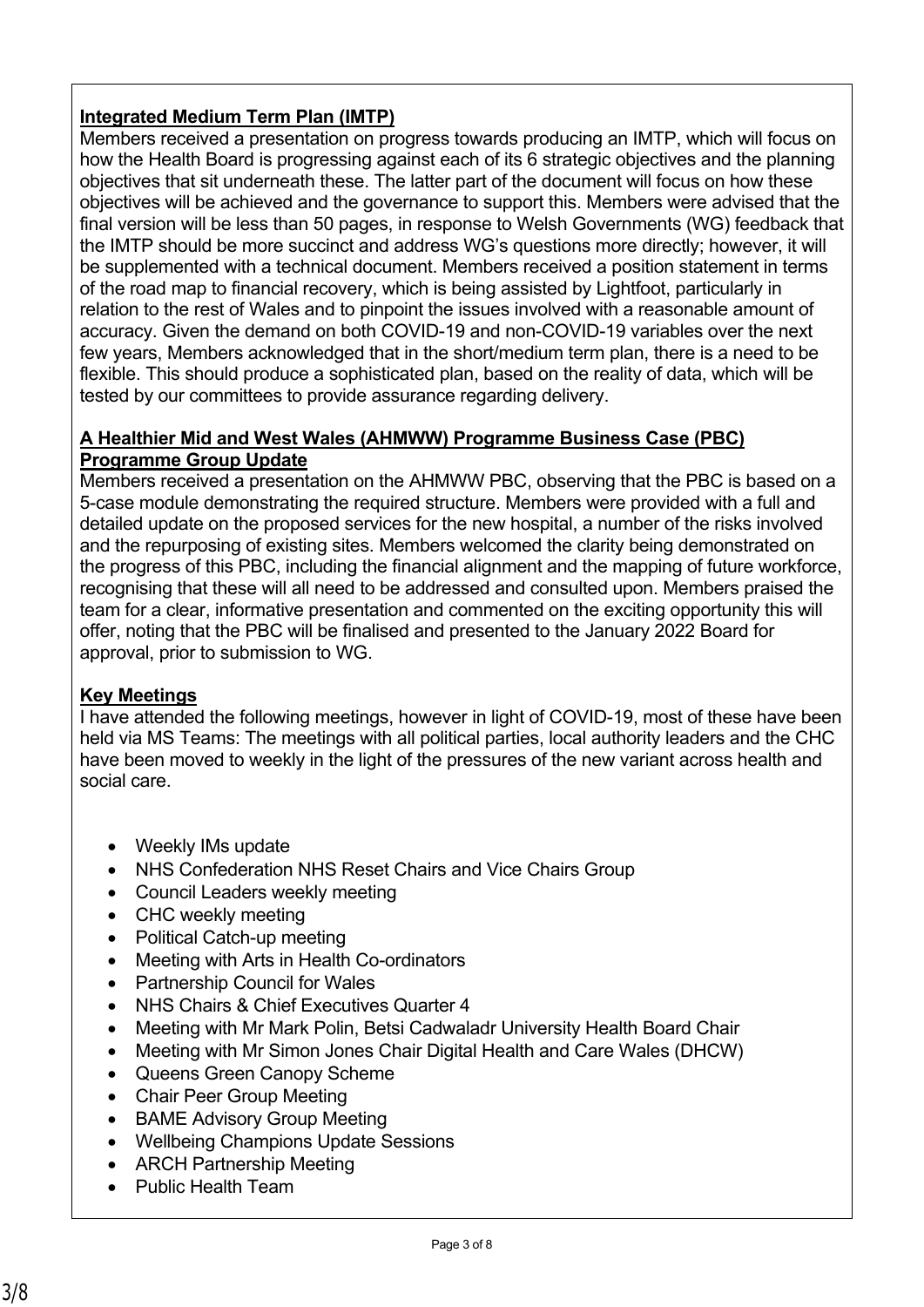### **Visits**

I visited the following areas across the Health Board and thanked all staff who continue to work hard to offer a service to their patients during this difficult time.

- Angharad Ward, Bronglais General Hospital (BGH)
- Cilgerran Ward Glangwili General Hospital (GGH)
- Tenby Mass Vaccination Clinic
- Y Gamfa Wen Mass Vaccination Clinic

In December 2021, I attended Aberystwyth School of Veterinary Science, which was officially opened by the Prince of Wales.

# **Celebrating Success/Awards**

## **Hywel Dda Team Named Best Nutritional Screeners in Wales**

A team from Hywel Dda University Health Board's Nutrition and Dietetics service has received high praise for its work during October 2021's Malnutrition Awareness Week. Malnutrition Awareness Week (MAW) is an annual UK initiative led by the British Association for Parenteral and Enteral Nutrition (BAPEN). As part of a national annual survey undertaken during the week, Members of the Health Board's Nutrition & Dietetic team organised the screening survey on hospital wards and in a number of community settings. The service's Pembrokeshire team was so successful that it was named top screener in the whole of Wales by BAPEN, meaning it completed and collected the highest number of screening surveys on patients.

As well as contributing to a significant UK wide survey, the Health Board now has meaningful local data to plan and improve our service around malnutrition, which is a very serious condition that can lead to significant health problems. Our aim is to support people to prevent malnutrition, and to detect and address malnutrition problems early.

## **Reminiscence Interactive Therapy Activities (RITA) Award Winners 2021**

Withybush General Hospital (WGH) have won a silver award in the category of *Most Innovative use of RITA* at the inaugural RITA Awards 2021. WGH joined the Acute Frailty Network (AFN) in May 2018, being the first hospital in Wales to do so. The team has pioneered an ambitious frailty improvement project that has been extended beyond the initial 12-month period. This reflects the view that really caring about the patient journey from their arrival at the hospital to leaving is the most important thing you can do for them.

Using RITA has allowed the Frailty Unit Ward 12 at WGH to provide meaningful activities for patients, giving them a choice of what they want to do as well having a very calming effect. Providing this level of stimulation is important, it also means that there is meaningful and appropriate occupation that is stimulating for them and meets their needs. This therapy keeps them occupied during the day, the effect being they sleep better at night, resulting in a reduction in falls since the commencement of RITA.

# **Long Service Awards**

In 2019, the Health Board introduced the Long Service Awards in recognition of staff who have given the most hours, days and years to serving the local NHS across different professions across Carmarthenshire, Ceredigion and Pembrokeshire. I have been privileged to meet them personally to present them with their award, listen to their experiences during their 40 years of service, to their advice and to thank them on behalf of the Board.

| <b>Employee</b> | Department/Location                       |
|-----------------|-------------------------------------------|
| Tracy George    | Ward Sister, South Pembrokeshire Hospital |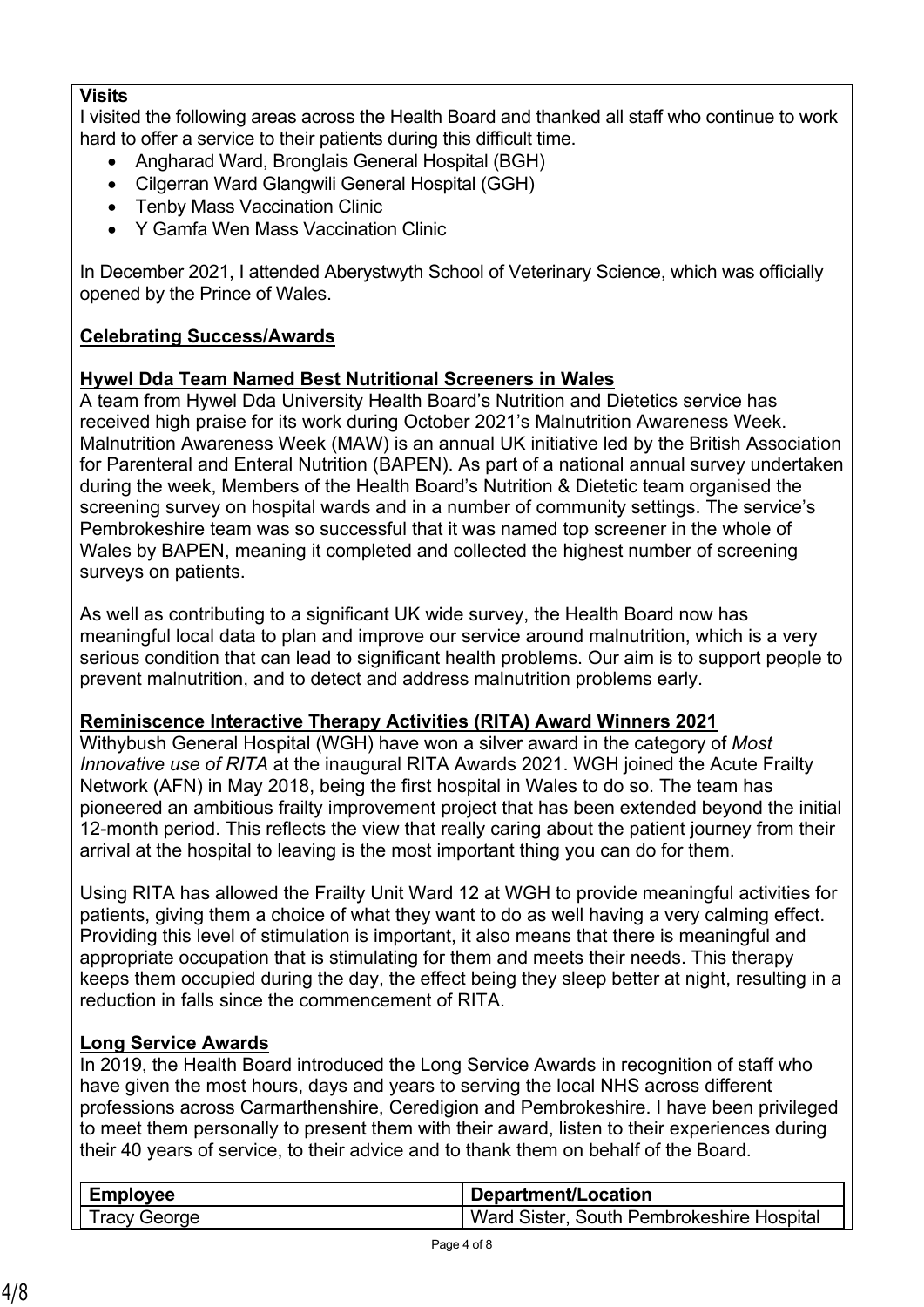## **Employee or Team of the Month**

Members of staff, patients, service users and the public can nominate staff who have gone above and beyond the call of duty and for their excellent work. Since the Board was last updated at its November 2021 meeting, the following employees/teams have received the Employee or Team of the Month award.

I have been privileged to meet them all and visit them in their places of work. I have been humbled by their courage in serving patients during the pandemic. With such busy and demanding roles it is often the only time a team or individuals stop and reflect on their work, their dedication and the challenges of the last 18 months. It is important that on behalf of the Board I am able to thank them personally.

| <b>Employee or Team</b>                                                                                                       | <b>Reason for Nomination</b>                                                                                                                                                                                                                                                                                                                                                                                                                                                                                                                                                                                                                    |
|-------------------------------------------------------------------------------------------------------------------------------|-------------------------------------------------------------------------------------------------------------------------------------------------------------------------------------------------------------------------------------------------------------------------------------------------------------------------------------------------------------------------------------------------------------------------------------------------------------------------------------------------------------------------------------------------------------------------------------------------------------------------------------------------|
| <b>Alison Howells and Senior Ward</b><br>Sisters and Team - Wards 7 &<br>12 <sup>2</sup><br><b>Withybush General Hospital</b> | Nominated by Nicola Zroud, Senior Nurse Manager<br>(SNM) in recognition of their flexibility, resilience and<br>dedication in delivering the best care throughout the<br>pandemic. The team has maintained high spirits whilst<br>rising to challenges. The team has embraced new<br>ways of working and always put the patients at the<br>heart of everything they do.                                                                                                                                                                                                                                                                         |
| <b>Amanda MacIntyre-Cathles</b><br><b>Community Team Learning</b><br>Disabilities (CTLD)<br>Penlan<br>Carmarthen              | Nominated by Lica Evans, CTLD Manager, in<br>recognition of the consistent dedication Amanda has<br>demonstrated to her role and consistent demonstration<br>of the organisational values to a high standard. Amanda<br>has significantly improved a work process by introducing<br>assessments and templates that all of the CTLD team<br>can use across the Health Board. Demonstrating an<br>exceptional ability to foster collaboration, communication<br>and cooperation, she has worked with several<br>professionals within the primary and secondary care<br>services in order to strive towards the delivery of<br>excellent services. |
| Dr Swe Lynn<br><b>Paediatric Consultant</b><br><b>Paediatrics</b><br><b>Glangwili General Hospital</b>                        | Nominated by Elizabeth Amery, Healthcare Support<br>Worker (HCSW) in recognition of his commitment and<br>dedication to his job whilst demonstrating a friendly and<br>approachable manner. It has been noted that Swe<br>always goes above and beyond for his patients, their<br>families and fellow staff members and even undertook<br>some clinics via video link when unwell. Swe's hard work<br>has been noticed and praised by many and deservedly<br>SO.                                                                                                                                                                                |
| Leeanna Arran<br><b>Unscheduled Care</b><br><b>Puffin Ward</b><br><b>Withybush General Hospital</b>                           | Nominated by Tracey Nicholas, Senior Infection<br>Prevention Nurse, in recognition of her consistent<br>dedication and professionalism she has displayed as a<br>Junior Sister. Leeanna has performed at a level above<br>and beyond the normal job requirements when<br>transitioning from a green to red area and always<br>ensured that staff were well supported in order to<br>develop new skills and knowledge. Further, Leeanna has<br>shown fantastic compassion and a caring nature when<br>dealing with palliative patients and their relatives.                                                                                      |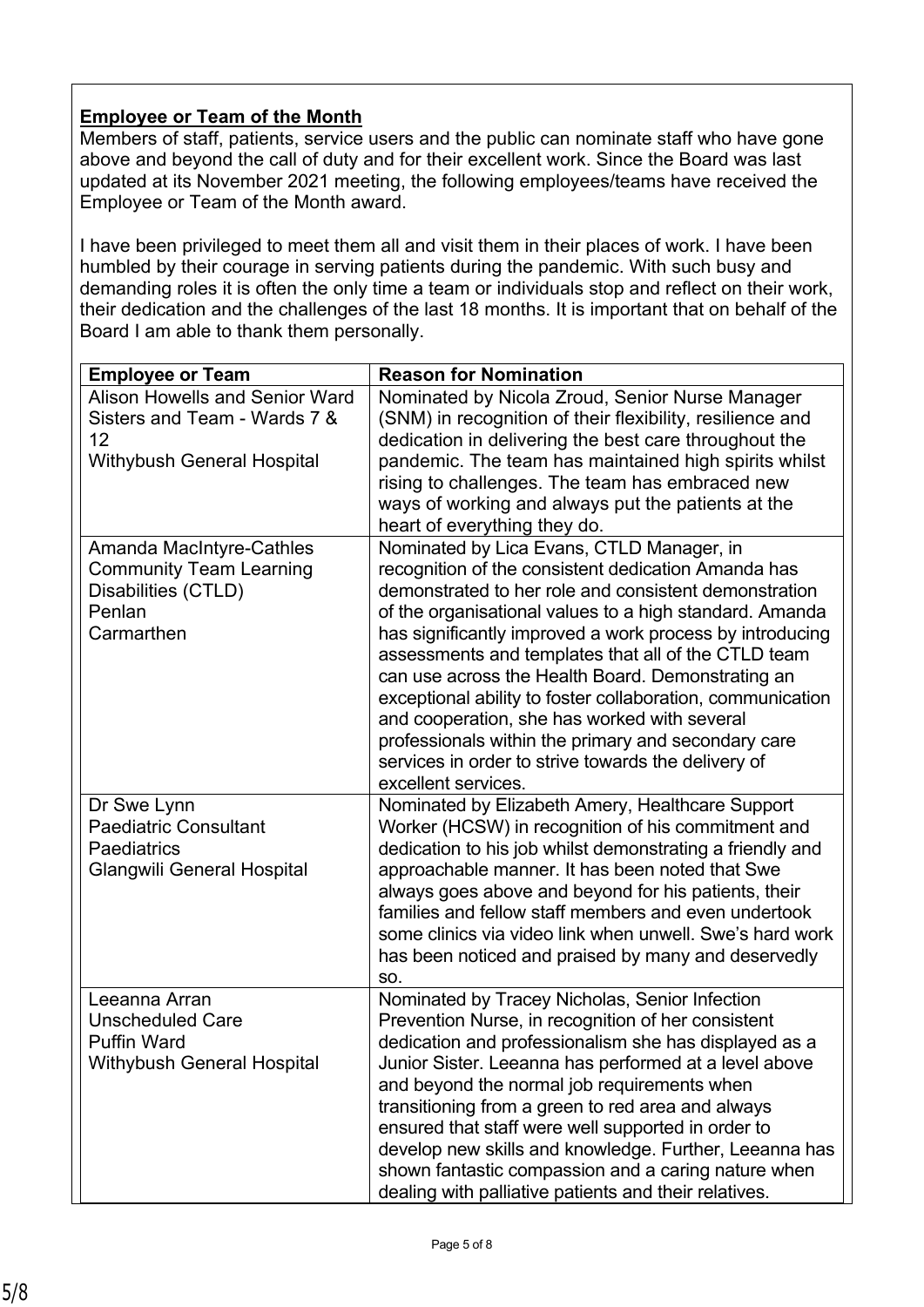| <b>Mark Harries</b><br>Nominated by Claire Hurlin, Head CCM, in recognition of<br><b>Community Nursing Llanelli</b><br>his outstanding dedication, competence and |  |
|-------------------------------------------------------------------------------------------------------------------------------------------------------------------|--|
|                                                                                                                                                                   |  |
| conscientious performance shown. Whilst two members<br><b>East Gate</b>                                                                                           |  |
| Llanelli<br>of staff were off work due to long term sickness, he                                                                                                  |  |
| supported people living with Chronic Obstructive                                                                                                                  |  |
| Pulmonary Disease (COPD) across the whole of                                                                                                                      |  |
| Carmarthenshire, going over and above the                                                                                                                         |  |
| requirements of his role. Whilst this was transpiring, he                                                                                                         |  |
| also learnt how to undertake capillary blood gas                                                                                                                  |  |
| sampling to support the wider needs of complex patients                                                                                                           |  |
|                                                                                                                                                                   |  |
| and reduced the need for a visit by the home oxygen<br>team, thus reducing duplication of visits and improving                                                    |  |
|                                                                                                                                                                   |  |
| our service for the patient. Mark also supported new                                                                                                              |  |
| members of other teams to ensure they learnt the skills                                                                                                           |  |
| on how to assess people living with COPD in the                                                                                                                   |  |
| community. Mark has significantly improved the services                                                                                                           |  |
| for people living with COPD and ensured that we provide                                                                                                           |  |
| excellent care, which has helped patients to stay at                                                                                                              |  |
| home and prevent hospital admissions. Mark has                                                                                                                    |  |
| demonstrated a commitment above and beyond the                                                                                                                    |  |
| normal parameters of his work.                                                                                                                                    |  |
| <b>Martha Perkins</b><br>Nominated by Rebecca Bicknell, Senior Sister, in                                                                                         |  |
| <b>Sunderland Ward</b><br>recognition of her outstanding dedication, competence                                                                                   |  |
| South Pembrokeshire Hospital<br>and conscientious performance. Martha is a dependable                                                                             |  |
| <b>Pembroke Dock</b><br>and reliable member of the team, consistently                                                                                             |  |
| demonstrating the organisational values. Recently, she                                                                                                            |  |
| worked incredibly hard to assist stressed staff. Martha                                                                                                           |  |
| always goes above and beyond to support staff and                                                                                                                 |  |
| patients and is extremely efficient, proving to be                                                                                                                |  |
| incredibly valuable during the Pandemic.                                                                                                                          |  |
| Nominated by Gemma Vaughan (Health, Safety and<br><b>Michelle Preston</b>                                                                                         |  |
| Security Advisor) in recognition of her commitment to the<br>Housekeeper                                                                                          |  |
| Dyfi Ward<br>organisation and dedication in taking on a new challenge                                                                                             |  |
| <b>Bronglais General Hospital</b><br>in becoming one of the ward's face fit testers. Michelle's                                                                   |  |
| determination to ensure the protection and safety of all                                                                                                          |  |
| staff during the COVID-19 is well outside her usual role                                                                                                          |  |
| and has been rightfully noted.                                                                                                                                    |  |
| Nominated by Clinical Research Nurses in recognition of<br><b>Outpatients Department</b>                                                                          |  |
| their contribution to significantly improved patient<br><b>Prince Philip Hospital</b>                                                                             |  |
| services. The team were extremely helpful to the                                                                                                                  |  |
| research team during the SYMPLIFY recruitment period.                                                                                                             |  |
| They assisted with phlebotomy when the research team                                                                                                              |  |
| had difficulty and went above and beyond their roles by                                                                                                           |  |
| using their own initiative to contribute to the smooth                                                                                                            |  |
| recruitment of patients following their routine clinical                                                                                                          |  |
| appointments. The team has demonstrated an                                                                                                                        |  |
| exceptional ability to foster collaboration, communication                                                                                                        |  |
| and cooperation among colleagues and stakeholders by                                                                                                              |  |
| ensuring that all eligible patients had the opportunity to                                                                                                        |  |
| participate in the research. The team has also ensured                                                                                                            |  |
| that the research team was aware of any changes to                                                                                                                |  |
| schedule and reminded doctors to mention the trial while                                                                                                          |  |
| chaperoning the appointment.                                                                                                                                      |  |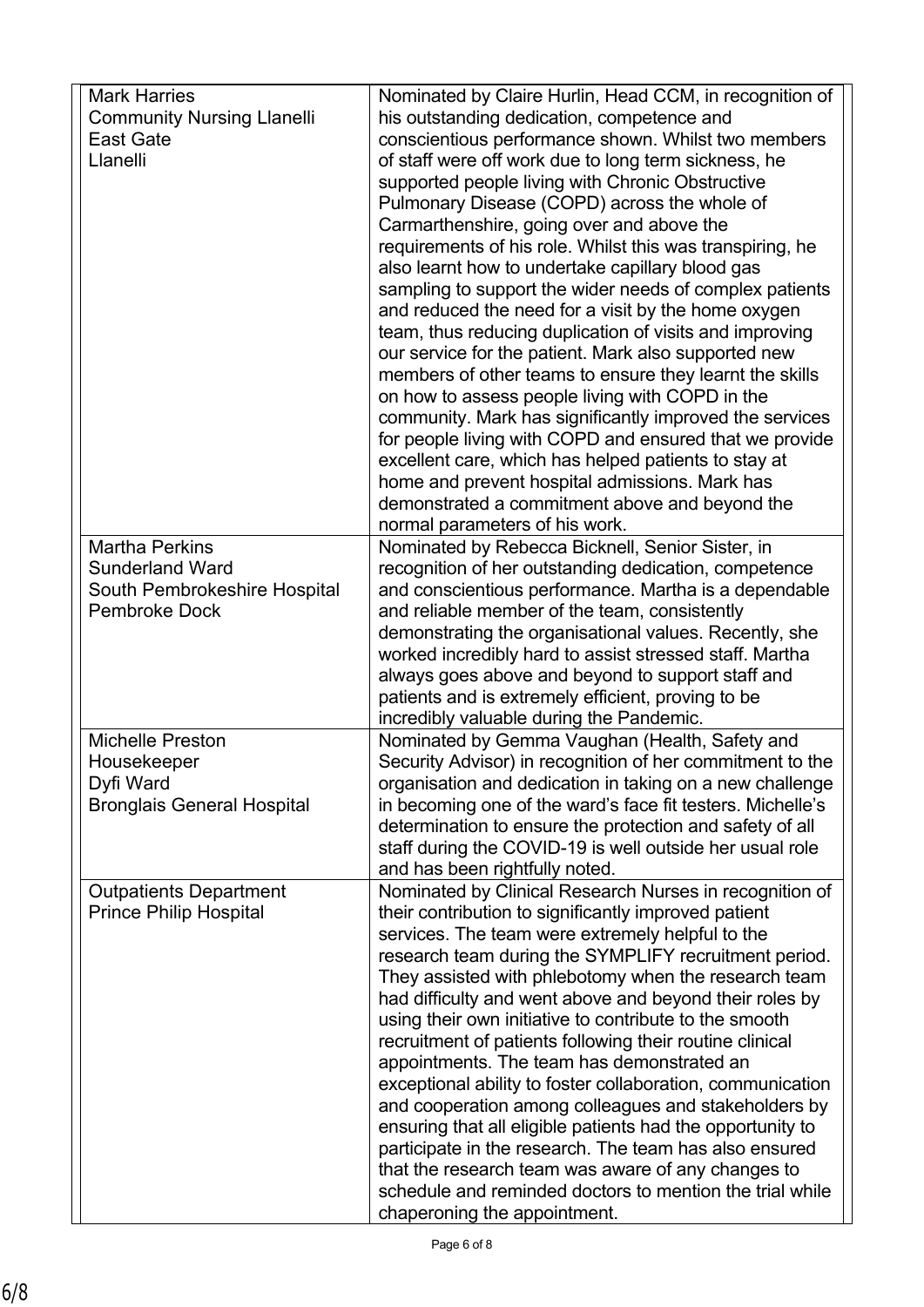| South Carmarthenshire Older<br><b>Adult Community Mental Health</b><br>Team (CMHT)<br>Caebryn<br><b>Prince Phillip Hospital</b> | Nominated by Padmavathy Gapinath, Consultant<br>Psychiatrist, in recognition of their outstanding<br>dedication, competence and conscientious performance<br>as they strived to deliver excellent services to people<br>with mental health difficulties in South Carmarthenshire.<br>The team has consistently lived and breathed the<br>organisational values, showing exemplary behaviours<br>throughout the Pandemic. The Team has had a<br>significant impact on the department and significantly<br>improved patient experience by proactively involving<br>themselves in the crisis period for a patient to prevent<br>admission to the ward.                                                                                                                                                                                                                                              |
|---------------------------------------------------------------------------------------------------------------------------------|--------------------------------------------------------------------------------------------------------------------------------------------------------------------------------------------------------------------------------------------------------------------------------------------------------------------------------------------------------------------------------------------------------------------------------------------------------------------------------------------------------------------------------------------------------------------------------------------------------------------------------------------------------------------------------------------------------------------------------------------------------------------------------------------------------------------------------------------------------------------------------------------------|
| <b>Troy Bradshaw</b><br><b>Pharmaceutical Officer</b><br>Pharmacy<br><b>Bronglais General Hospital</b>                          | Nominated by Richard Smart, Head of Clinical Systems<br>and Informatics Projects, in recognition of the<br>outstanding dedication he has displayed. Troy has had a<br>significant impact on the department by supporting<br>Pharmacy Departments on all sites with the<br>implementation of a new Pharmacy system. He has<br>demonstrated an exceptional ability to foster<br>collaboration, communication and cooperation among<br>partners, colleagues and stakeholders to ensure that the<br>implementation was successful. Troy's highly<br>conscientious performance to develop his knowledge of<br>the new system and thus apply this detailed knowledge<br>to facilitate the most efficient possible transfer.<br>Throughout the entire process he has exuded positivity<br>despite working long hours. Troy is a fantastic credit to<br>the department and an asset to the Health Board. |

#### **Board Member Update**

Since the previous Board meeting, I am delighted to confirm that, following approval by the Minister for Health & Social Services:

- Mr Philip Maynard Davies, Independent Member Information, Communication and Technology, has been re-appointed for 4 years until 30<sup>th</sup> November 2025.
- Ms Ann Murphy, Independent Member Trade Union, has been re-appointed for 3 years until 8<sup>th</sup> January 2025.
- Ms Anna Lewis, Independent Member Community, has been re-appointed for 4 years until 31st March 2026.

#### **Argymhelliad / Recommendation**

The Board is asked to support the work engaged in by the Chair since the previous meeting and note the topical areas of interest.

| <b>Amcanion: (rhaid cwblhau)</b><br><b>Objectives: (must be completed)</b> |                |
|----------------------------------------------------------------------------|----------------|
| Cyfeirnod Cofrestr Risg Datix a Sgôr                                       | Not Applicable |
| Cyfredol:                                                                  |                |
| <b>Datix Risk Register Reference and</b>                                   |                |
| Score:                                                                     |                |